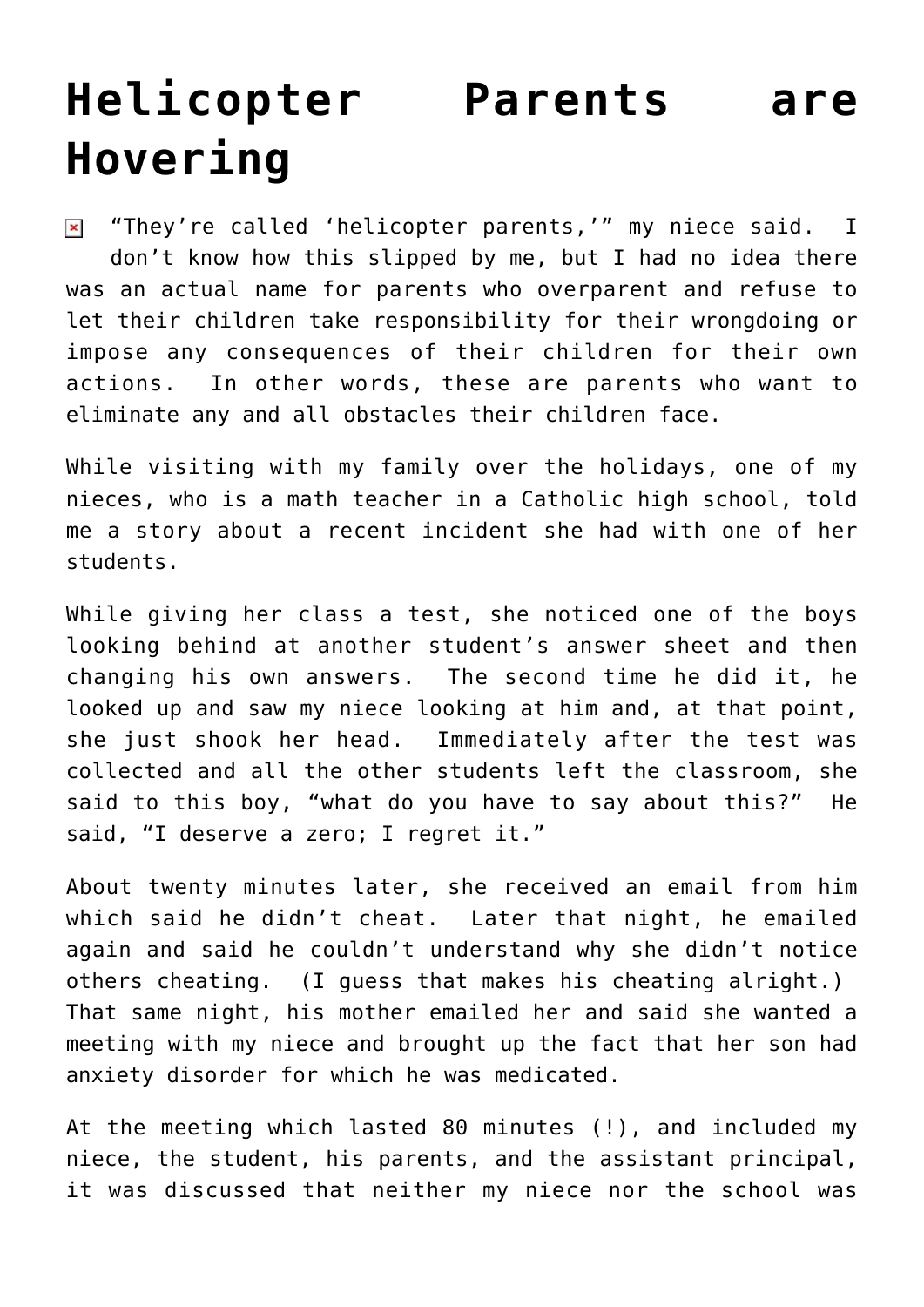aware (which is a school requirement) that this kid had been diagnosed with anxiety disorder or that he was on any medication because the parents did not want their son to be labeled as such.

The mother took her son's side and said, even though she wasn't there, he was looking around the room to see how other kids were progressing with the test. The student said at the meeting that he was being sarcastic when he told my niece "I deserve a zero; I regret it." According to my niece, his statement never came across as being sarcastic.

To top it all, the mother then blamed my niece for not having multiple versions of the test! My niece, who used to teach in a low-scoring, high poverty inner city school, told the mother cheating was never an issue in her previous high school, and the mother accused her of being "naïve."

I never cheated once all through Catholic grammar school, public high school, college and law school. Not once. I may have been paddled and slapped around by the nuns in grammar school for talking too much and one of my English teachers in high school threw a book which landed on my desk to get my attention, but it never dawned on me to cheat. My sister-inlaw and my husband, who were also part of the conversation with my niece, both agreed that our parents would never have allowed us to get away with this type of behavior.

While talking with an acquaintance, helicopter parents are not in short supply where I live. Rather than face threatened lawsuits by parents, the local high school's policy of "get a DUI, get suspended" isn't enforced.

It's a very sad state of affairs when children aren't taught right from wrong or that when they do something that's inappropriate, they should own up to it. What are these kids going to do when their parents are no longer around to clean up their messes? What kind of lesson does a child learn when